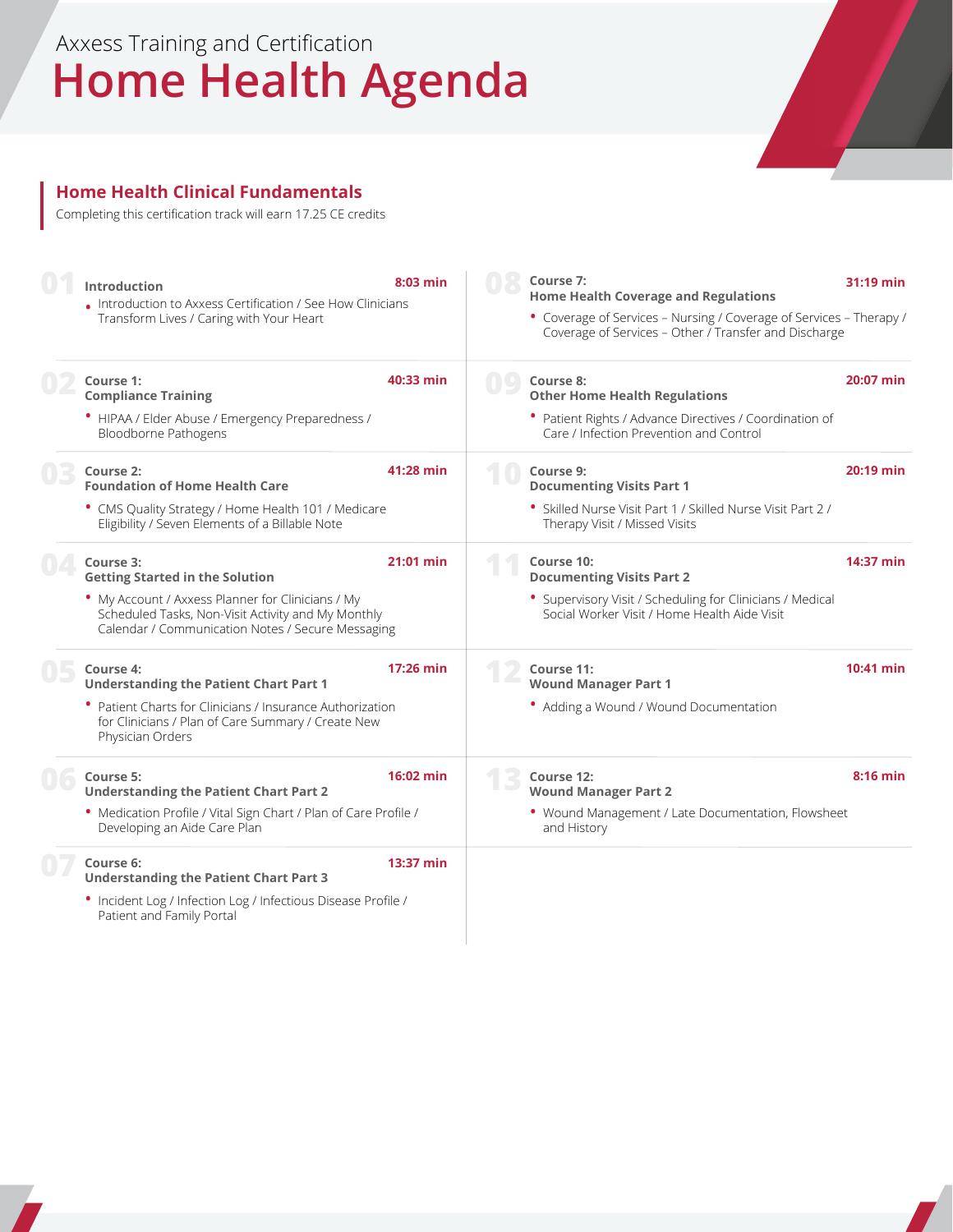#### **Home Health Clinical Intermediate**

Completing this certification track will earn 6.50 CE credits

| Course 1:<br><b>Industry Training</b>                                                                                                      | 29:08 min | Course 3:<br><b>OASIS Documentation</b> |                                                                                                                                                         | 25:47 min |
|--------------------------------------------------------------------------------------------------------------------------------------------|-----------|-----------------------------------------|---------------------------------------------------------------------------------------------------------------------------------------------------------|-----------|
| • PDGM Basics / Plan of Care / Comprehensive Assessment                                                                                    |           |                                         | • Coverage of Services - Nursing / Coverage of Services - Therapy /<br>Coverage of Services - Other / Transfer and Discharge                            |           |
| Course 2:<br><b>OASIS Training</b>                                                                                                         | 39:37 min | Course 4:                               | <b>OASIS Review and Therapy Documentation</b>                                                                                                           | 22:55 min |
| Introduction to OASIS Part 1 / Introduction to OASIS<br>Part 2 / 15 Minute OASIS Part 1 / 15 Minute OASIS Part<br>2/15 Minute OASIS Part 3 |           | Speech Therapy Assessments              | • OASIS Review and Scrubber / Case Mix Analysis /<br>Therapy Assessments - General Overview / Physical<br>Therapy Assessment / Occupational Therapy and |           |
|                                                                                                                                            |           |                                         |                                                                                                                                                         |           |
| Hama Haalth Einancial Eundamantal                                                                                                          |           |                                         |                                                                                                                                                         |           |

| Introduction<br>• PDGM Basics / Plan of Care / Comprehensive Assessment                                    | $5:00$ min | Course 3:<br><b>Home Health Billing Part 2</b><br>• Managed Care Claim Part 1 / Managed Care Claim Part 2 /<br>Pending Claims / Claims History | $17:29$ min |
|------------------------------------------------------------------------------------------------------------|------------|------------------------------------------------------------------------------------------------------------------------------------------------|-------------|
| Course 1:<br><b>Foundation of Billing Management</b>                                                       | 34:03 min  | Course 4:<br><b>Home Health Billing Part 3</b>                                                                                                 | 10:48 min   |
| • PDGM Basics / Explanation of NOA Claims / Billing<br>Starts with Operations RCM / EDI ERA Enrollment     |            | • Remittance Advice / Claim Activity Report / Claim<br>Analysis Report                                                                         |             |
| Course 2:<br><b>Home Health Billing Part 1</b>                                                             | 19:24 min  | Course 4:<br><b>Home Health Billing Part 4</b>                                                                                                 | 18:56 min   |
| • Introduction to the Billing Center / NOA Submission<br>Process / Final Claim Part 1 / Final Claim Part 2 |            | • Pre-Claim Review Center / RCM Dashboard and<br>Reporting / Clearinghouse Menu                                                                |             |

#### **Home Health Financial Intermediate**

AR Roll Forward / Earned Revenue (1 over X)

| Course 1:<br><b>Foundation of Financial Management</b><br>Financial Management 101 / Cost Report Basics / Home Health<br>Payment Systems / Review Choice Demonstration | 40:01 min | Course 3:<br><b>Month End Suite Part 2</b><br>• Managed Care Earned Revenue / Month End AR<br>Report / Payment and Adjustment Activity Report | 14:54 min |
|------------------------------------------------------------------------------------------------------------------------------------------------------------------------|-----------|-----------------------------------------------------------------------------------------------------------------------------------------------|-----------|
| Course 2:<br><b>Month End Suite Part 1</b>                                                                                                                             | 14:38 min |                                                                                                                                               |           |
| • Introduction to Axxess Month End Reporting /                                                                                                                         |           |                                                                                                                                               |           |